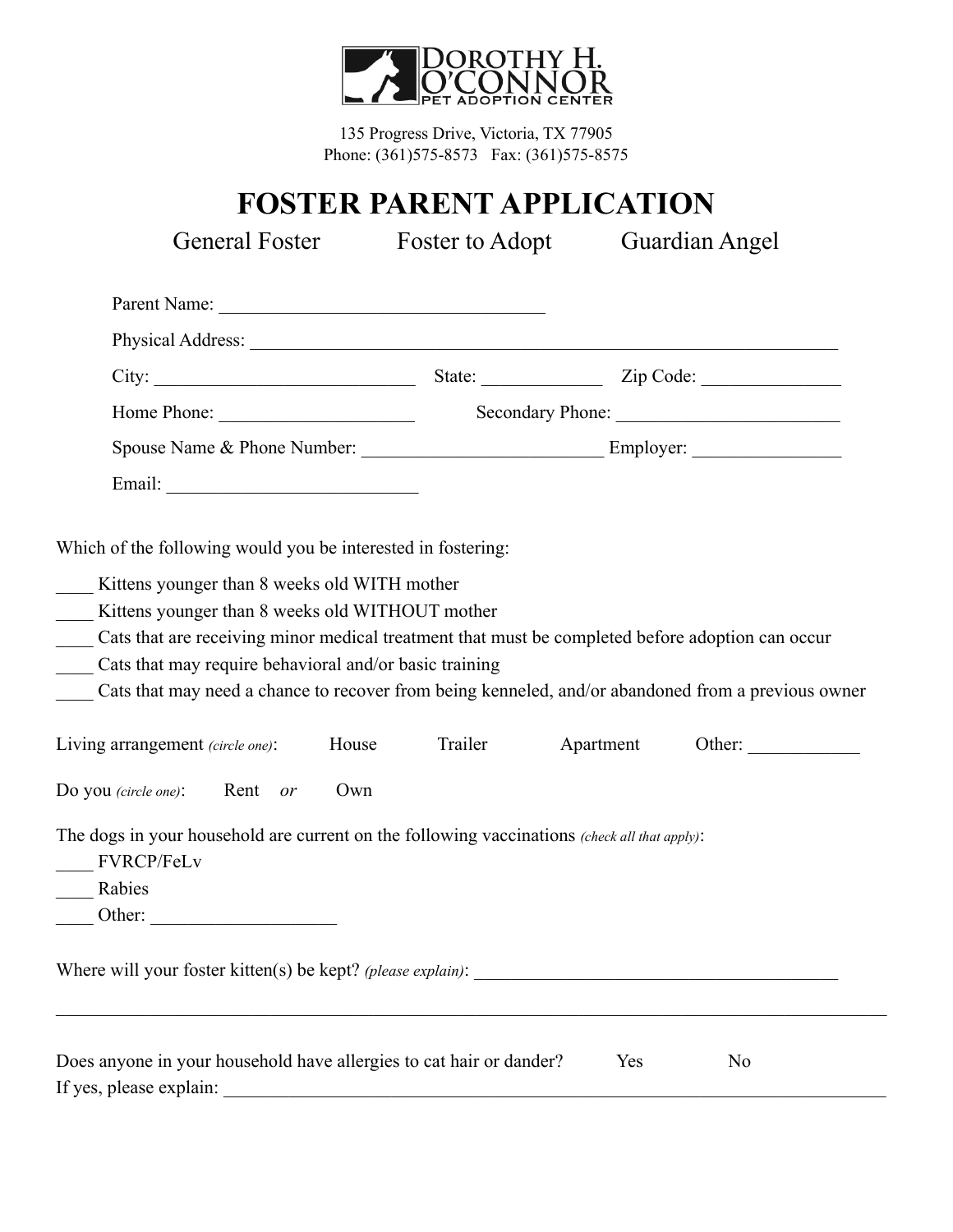

135 Progress Drive, Victoria, TX 77905 Phone: (361)575-8573 Fax: (361)575-8575

## *Foster Guidelines &Requirements:*

#### **As a cat/kitten foster home, you promise to abide by the following rules:**

- 1. For kittens under 12 weeks of age, the foster parent agrees to keep the animal indoors at all time, and segregated from all other animals. Foster kittens must not visit areas other than Dorothy O'Connor Pet Adoption Center (DOCPAC) or our Veterinarian. This includes public parks, pet stores or other highly trafficked area. DOCPAC is allowed to conduct the immediate removal of the animal if the situation warrants, at the sole discretion of DOCPAC.
- 2. Kittens are to return to the DOCPAC shelter every 2 weeks for a checkup. The kittens will then return to your home until 12 weeks of age at which you will take the kitten to the assigned Veterinarian on the scheduled date and time.
- 3. All kitten/cat return for surgery, vaccinations and adoption dates will be determined by the Director of Animal Services. These dates will be given to you at time of pick up.
- 4. Non-essentials will be provided by the foster parents, not DOCPAC. All food will be provided to each foster parent, excluding the Foster to Adopt Program.
- 5. All animals placed in foster care are the property of DOCPAC and must be returned to DOCPAC upon request. The foster animal cannot be transferred to another party or another location without prior approval from DOCPAC. The foster parent may refer potential adopters directly to DOCPAC. If the foster parent is interested in adopting their foster animal, standard adoption policies will apply, including completing and adoption contract as well as paying an adoption fee.
- 6. If you are the in Foster to Adopt program, you are still ONLY a foster until the kitten has been spayed/ neutered and the adoption process and contract is final. This MUST take place at the shelter. Until that time, the kitten is still property of DOCPAC, and you must adhere to all general foster home rules.
- 7. Applications for kittens may be taken before adoption release, but will be on a first come first serve basis.
- 8. Immediately call DOCPAC if any cat/kitten becomes ill during regular business hours at (361)575-8573, Mon. – Fri. 8-5, Sat. 12-5, closed Sunday. If you are to have an emergency situation during non-business hours you will be provided with an emergency contact number on your sign out sheet. If you choose to take any animal to a Veterinarian without DOCPAC's approval, you will be responsible for the medical bill. The foster parent and their family agree to follow all relevant procedures and guidelines regarding any DOCPAC animal placed in their care, and will make no decisions or take any actions regarding the animal(s) Veterinary care (including euthanasia) without prior approval from DOCPAC. The foster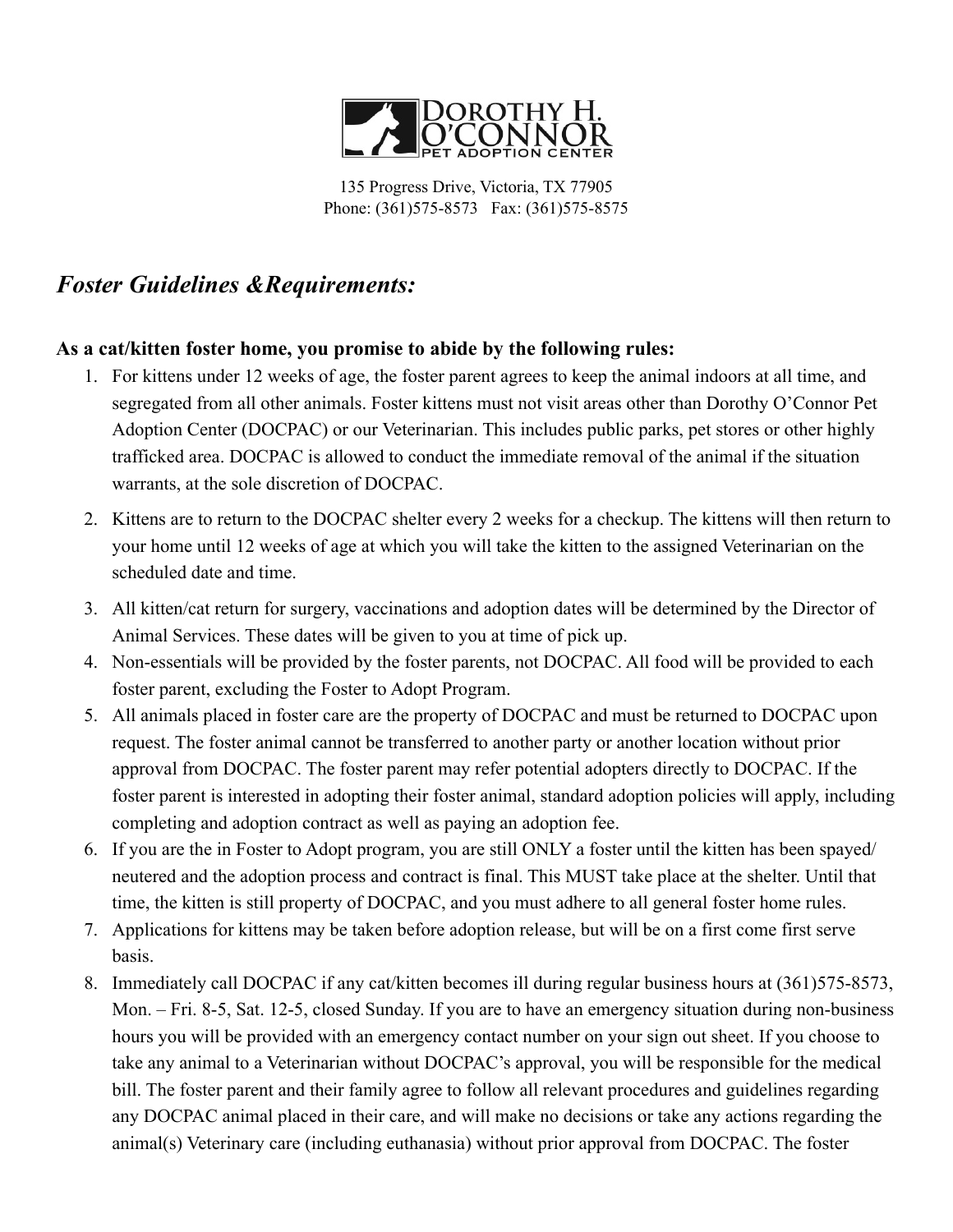parent further agrees to respect any decisions made by DOCPAC and can be removed from the foster parent's home at any time and without prior notice.

- 9. At no time during which the foster parent is entrusted with any DOCPAC animal(s) will the number of animals (personal & fosters) combined the home (including garage) exceed that which can be cared for in a sanitary and healthy manner.
- 10. The foster parent understands that this agreement does not in any way confer upon foster parent the right to independently rescue animals under the auspices of DOCPAC, and that DOCPAC reserves, and has the right and the sole discretion, to admit any independently rescued animal into its system.
- 11. You will not hold DOCPAC responsible for any illness that may be transmitted to your own pets.
- 12. DOCPAC is not responsible for any bodily injury to person or household pets while in foster care.
- 13. All puppies and dogs under your care are to be treated with the utmost respect, dignity and love.
- 14. Also see information on the foster sign out sheet.

*By signing, I understand the terms and conditions explained in this document:*

| Signature:                              | Date: |  |
|-----------------------------------------|-------|--|
| Parent Signature <i>(if under 18)</i> : | Date: |  |

### *Dorothy O'Connor Pet Adoption Center Use ONLY*

| <b>Foster Coordinator:</b> | Home Visit Date: |
|----------------------------|------------------|
| Director approval/Denial:  |                  |
| Comments:                  |                  |
|                            |                  |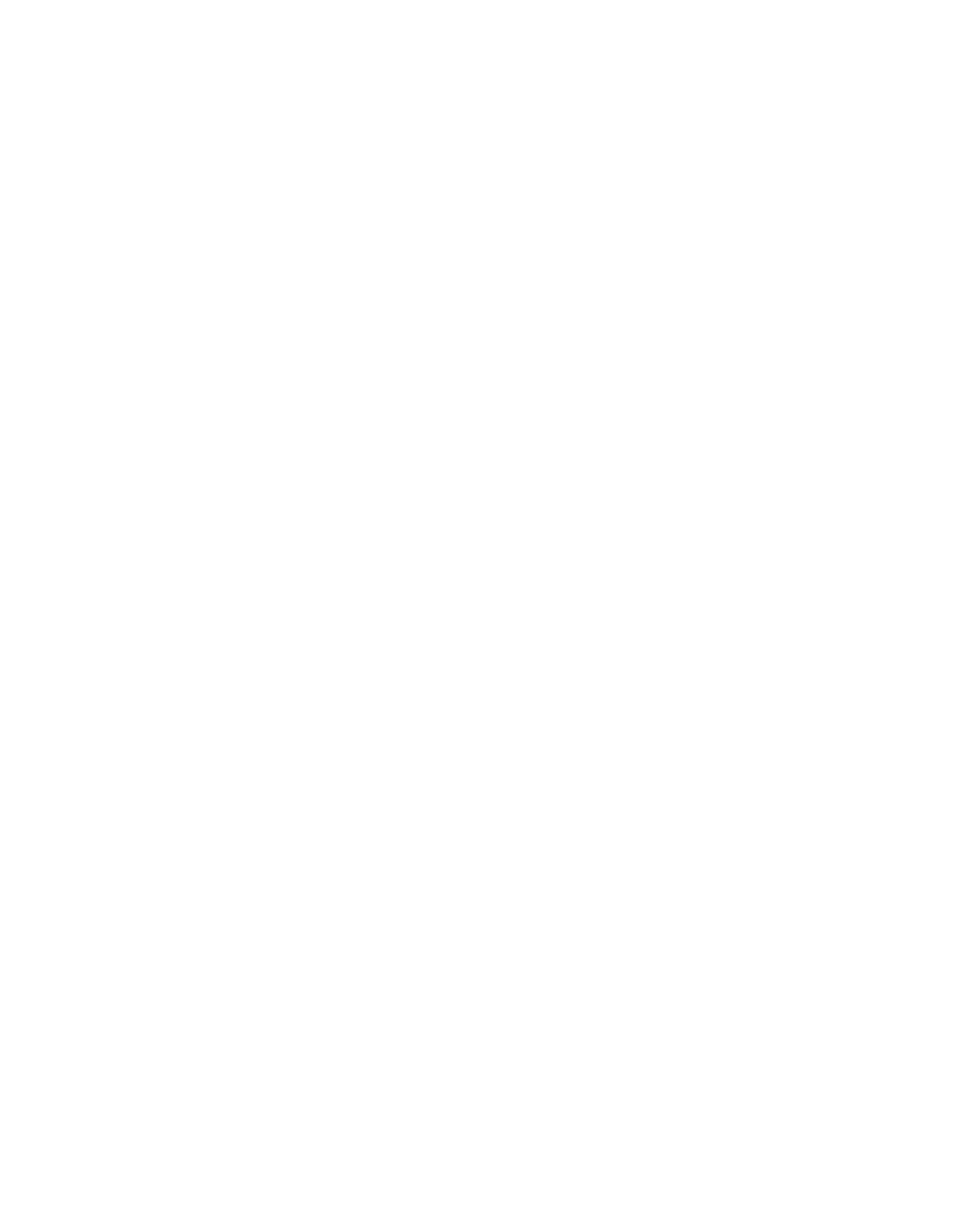

# *(Foster Family Copy)*

### *Foster Guidelines &Requirements:*

#### **As a cat/kitten foster home, you promise to abide by the following rules:**

- 15. For kittens under 12 weeks of age, the foster parent agrees to keep the animal indoors at all time, and segregated from all other animals. Foster kittens must not visit areas other than Dorothy O'Connor Pet Adoption Center (DOCPAC) or our Veterinarian. This includes public parks, pet stores or other highly trafficked area. DOCPAC is allowed to conduct the immediate removal of the animal if the situation warrants, at the sole discretion of DOCPAC.
- 16. Kittens are to return to the DOCPAC shelter every 2 weeks for a checkup. The kittens will then return to your home until 12 weeks of age at which you will take the kitten to the assigned Veterinarian on the scheduled date and time.
- 17. All kitten/cat return for surgery, vaccinations and adoption dates will be determined by the Director of Animal Services. These dates will be given to you at time of pick up.
- 18. Non-essentials will be provided by the foster parents, not DOCPAC. All food will be provided to each foster parent, excluding the Foster to Adopt Program.
- 19. All animals placed in foster care are the property of DOCPAC and must be returned to DOCPAC upon request. The foster animal cannot be transferred to another party or another location without prior approval from DOCPAC. The foster parent may refer potential adopters directly to DOCPAC. If the foster parent is interested in adopting their foster animal, standard adoption policies will apply, including completing and adoption contract as well as paying an adoption fee.
- 20. If you are the in Foster to Adopt program, you are still ONLY a foster until the kitten has been spayed/ neutered and the adoption process and contract is final. This MUST take place at the shelter. Until that time, the kitten is still property of DOCPAC, and you must adhere to all general foster home rules.